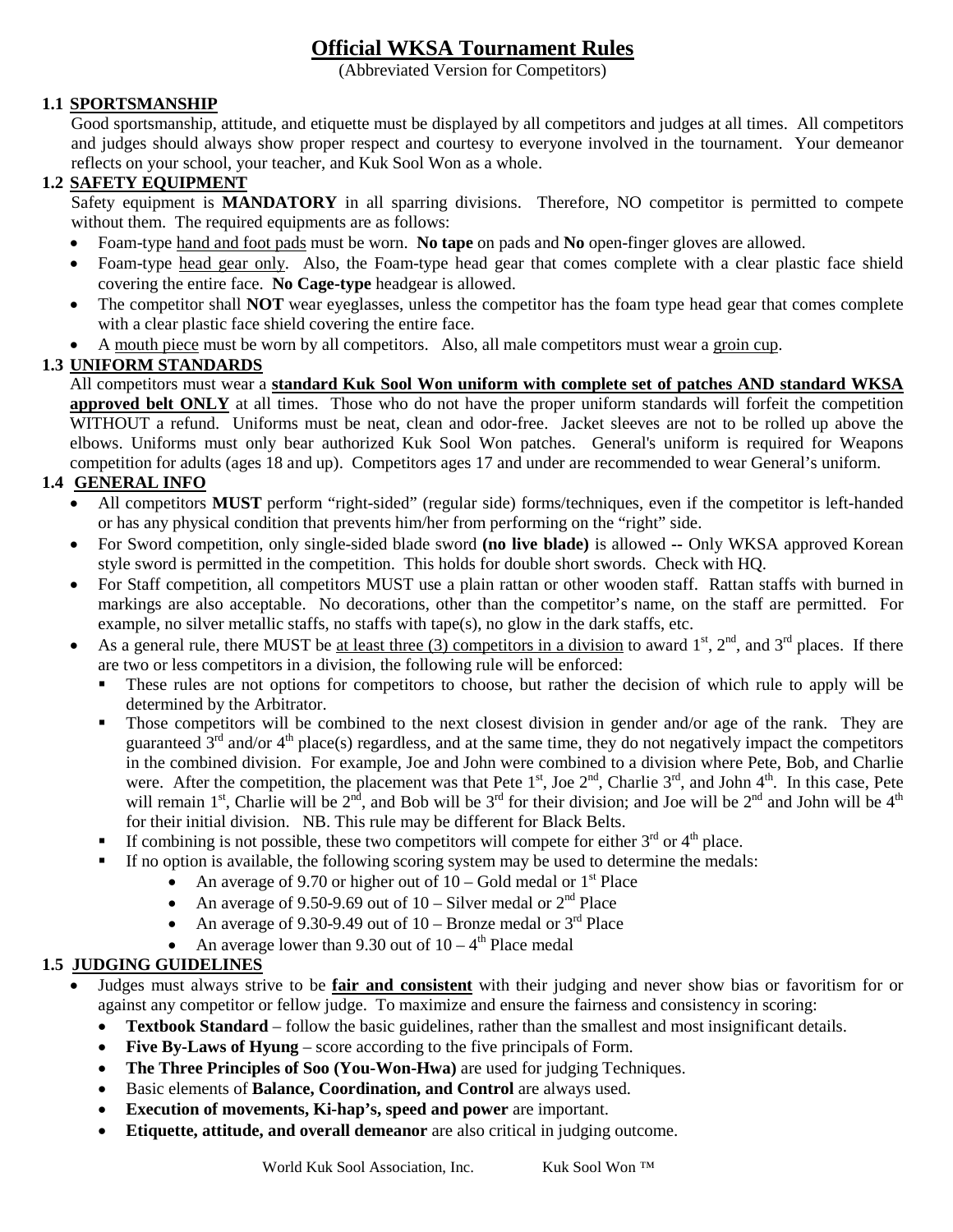- The overall score of a competitor is decided by several factors, including but not limited to the following:
	- o Judging begins when a competitor bows to enter the ring; thus, scoring will be reflected on the competitor's performance skills, etiquette, and overall demeanor/attitude once they bow into the ring.
	- o The proper "introduction" is required, and all competitors are required to present with a formal (kneeling) bow. There will be a **deduction (one-tenths of point by the center judge) if** a competitor does not properly bow in prior to the introduction. Exception: Anyone who provides a written statement that describes a physical disability to kneel by a physician may be waived from this deduction.
	- o Inspection of weapons (i.e., sword) is required by a panel of judges, but it should be performed by a judge or judges prior to the beginning of the division.
	- o If a tie occurs during any competition, then **the Center Judge's score "breaks" the tie**. If a tie occurs for the second time, competitors who are tied must repeat the same form, and the judges will deliver the decision by "show of hands" while competitors are faced away from judges.
	- o If a competitor drops his/her weapon, the competitor is automatically disqualified from that competition and may not start over, thus receiving no score. This **"No score"** standard applies to ALL ranks.
	- o If a competitor strikes the floor or his/her body, ONLY the Center Judge will deduct one-tenth of point per occurrence up to maximum of three-tenths of a point deduction. This does NOT include "striking" the parts of the uniform and/or belt.

## **1.6 SPARRING JUDGING**

- The WKSA Tournament sparring is a **No Contact to Touch-Contact match** between two opponents. It should always remain friendly. The judges must ensure that any unsportsmanlike-like conduct is stopped immediately and both contestants reminded that **this is a friendly competition, not a full-contact fight.**
- **Only "Touch contact" or "no contact" sparring is permitted.** "Touch contact" is described as touching the point area, not hitting the point area. "No contact" techniques may score a point if the judges consider the technique to be close enough and proficient enough to warrant awarding a point. Also "touch contact" may score a point if the judges agree that it is NOT "excess" contact and that the technique is proficient enough to warrant awarding a point. It is the responsibility of the judges to insure that only "touch contact" and "no contact" techniques are used. This rule is critical to the safety of the competitors. The consistent enforcing of this rule is of paramount importance for everyone's safety and smooth operation of all sparring matches. Excessive contact is defined as contact that is not hard enough to be disqualifying but more than touch contact.
- Elimination matches will consist of **one round with a 2-minute time limit**. The round will end either when the time expires OR when there is a five point spread. The competitor with the higher score at the end of the round will win. If the score is tied at the end of the round, the first competitor to score a point in "sudden death" overtime will win.
- Elimination matches require three judges. The center judge will control the ring and move all around the ring as need. The corner judges will take positions in opposite corners of the ring and must stay within their corner area.
- Only the Center Judge may stop the clock.
- Elimination matches require at least two judges to verify a point. Verifying judges must CALL the same scoring technique. The center judge will call for points and judges must score the points at the same time. If the judges call different techniques, the point cannot be verified and no point will be awarded.
- Scoring flags are held by corner judges.
	- Flag straight up in air point by a kick to the body or hand strike to any legal target area.
	- Flag straight up in air with 2 fingers kick to the head worth 2 points.
	- Flags crossing in the front no confirmation of point or did not see.
	- Flag pointing down in circular motion warning or penalty, and requires immediate action by the judges.
- When a potential point is scored or a possible penalty is observed, any judge may yell out "POINT!", and wait for the center judge to stop the match. The clock is not stopped unless the center judge thinks the conference is necessary.
- Scoring and Penalties
	- A competitor with one foot in the ring can score on a competitor who is out of the ring.
	- Stepping out of bounds with both feet constitutes a foul. After three fouls, one point will be awarded to the opponent. For each additional foul, one additional point will be awarded to the opponent. If the competitor is pushed or knocked out of bounds, this does not constitute a foul.
	- Two points will be scored for verified kicks to the head and face (technique must be controlled). One point will be scored for all other verified techniques.
	- Judges should NOT score points for sloppy, uncontrolled, blind or unbalanced techniques.
	- The following techniques are NOT permitted in WKSA tournaments
		- groin techniques or any kicking or punching techniques below the waist level